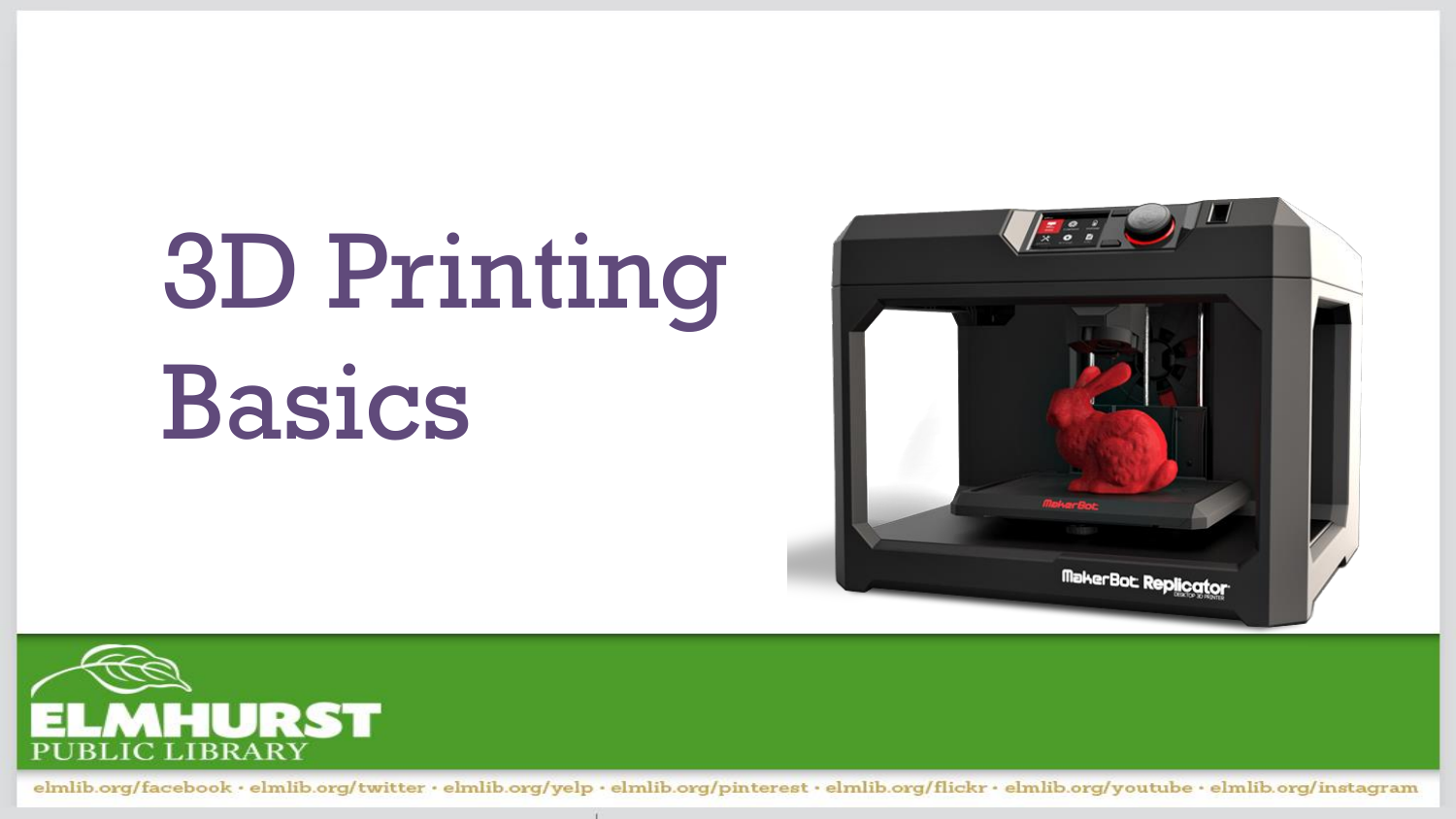#### **Today we'll cover:**

- What is 3D printing?
- Reasons to 3D print
- Ways to 3D print
- Free Creation tools
- Thingiverse
- Downloading and printing using MakerBot



#### Introduction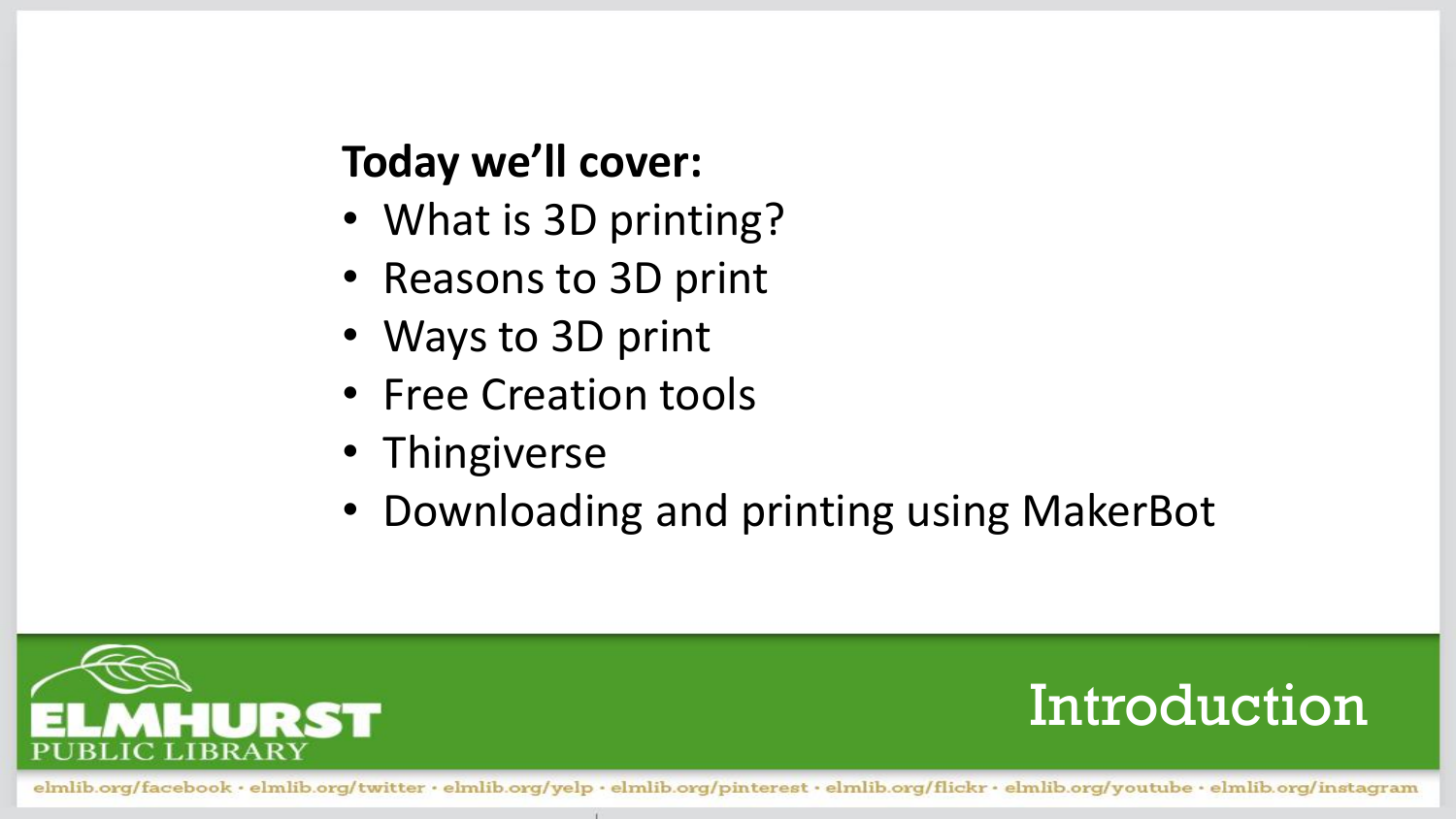#### **By the end of this class you will be:**

- Familiar with the basic elements of 3D printing
- And be able to download and print from Thingiverse



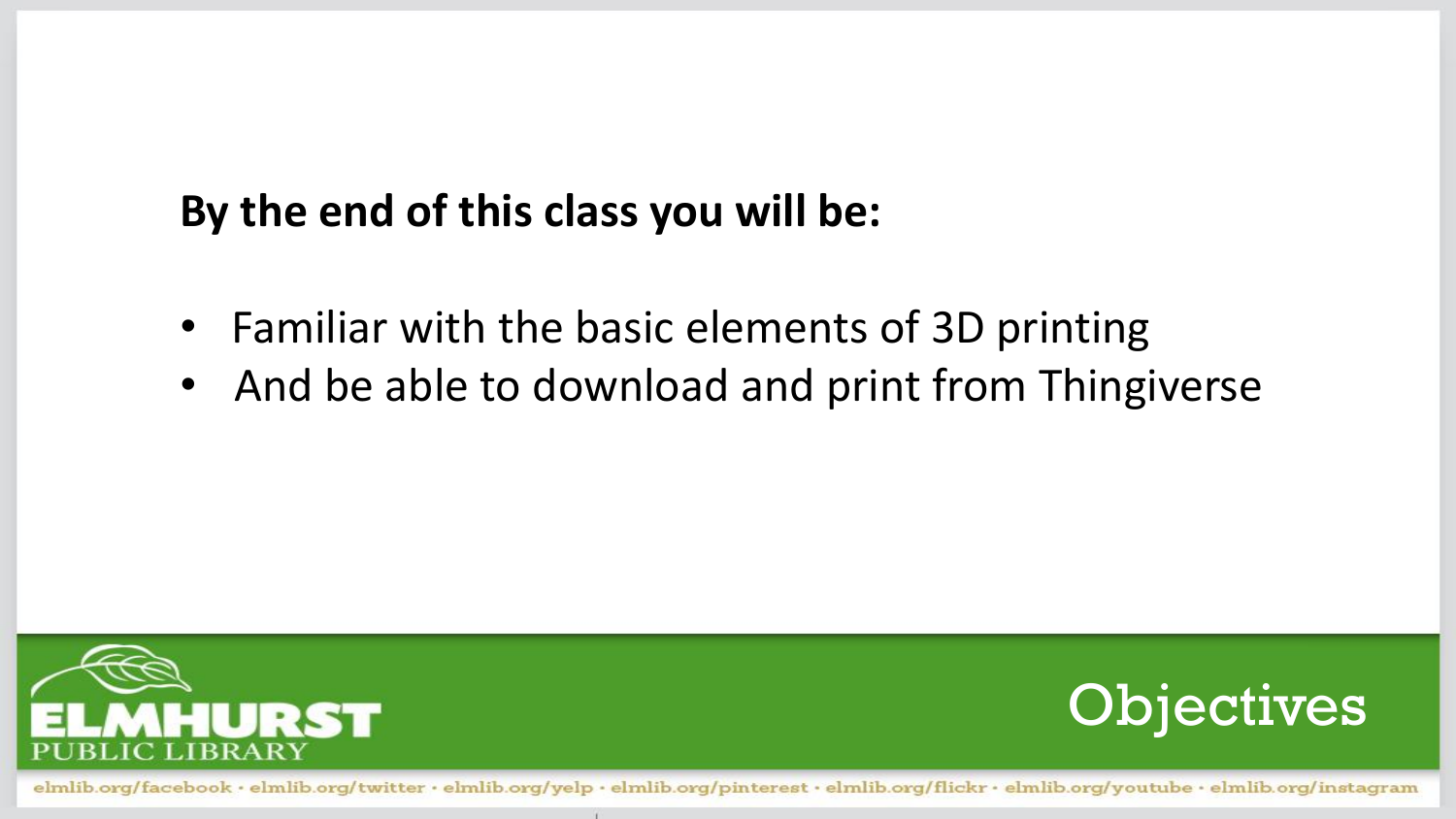3D printing provides a variety of practical uses, but it is also a way to learn valuable computer modeling skills.

In addition, Elmhurst is a place to offer cutting edge technology not easily available to the public.



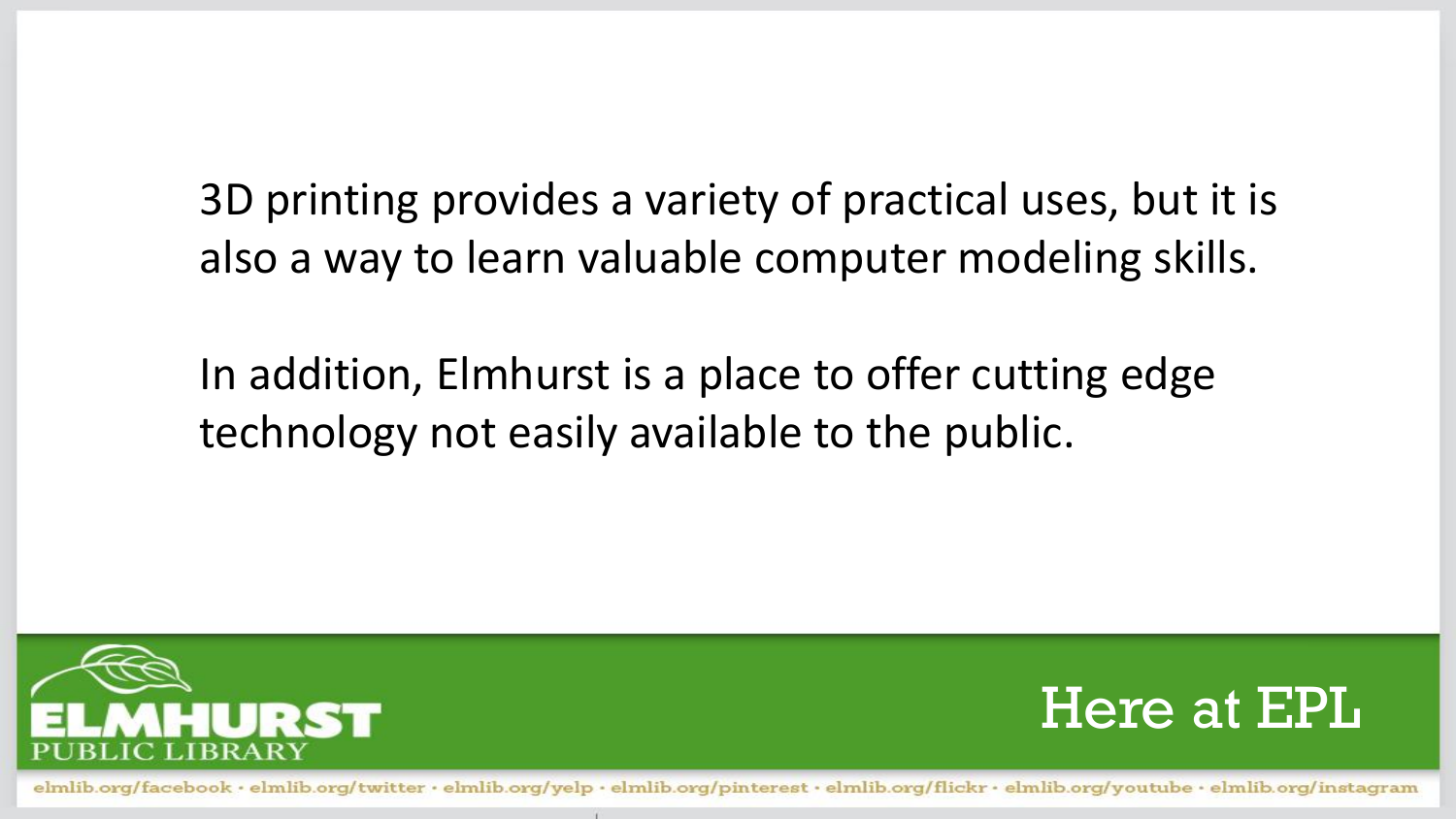#### What is it?

A 3D printer works essentially like a traditional printer except it prints in plastic layers to make 3-dimensional designs. 3D printers can print in several different materials including plastic, limestone, and even wood and metal.





#### What is 3D Printing?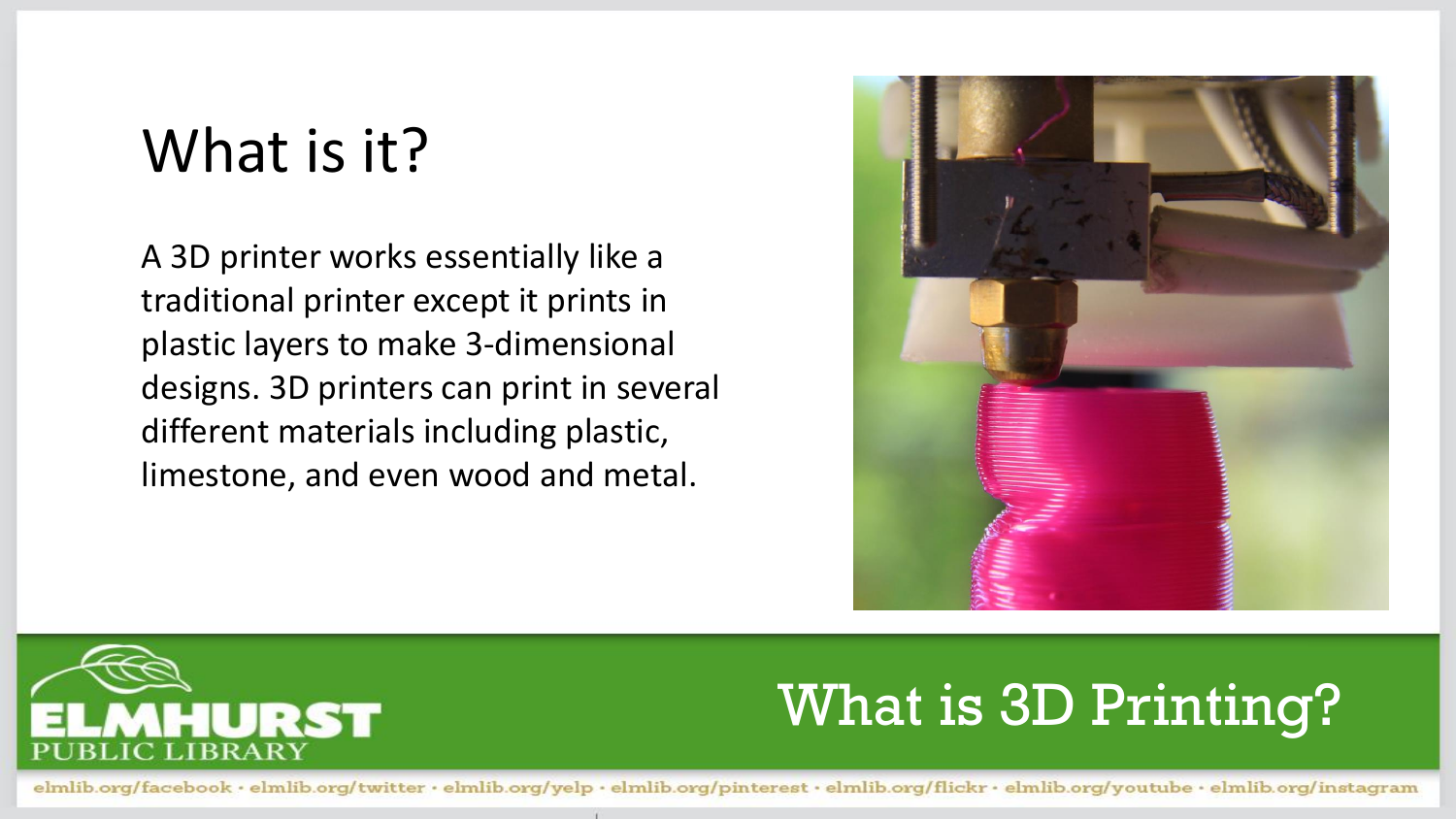#### **Some reasons you may use a 3D printer include:**

- Replacing a broken cabinet handle
- Making fun gifts
- Printing the case for a prototype electronic component
- And maybe most importantly, learning to use 3D printing software is a valuable skill



![](_page_5_Picture_6.jpeg)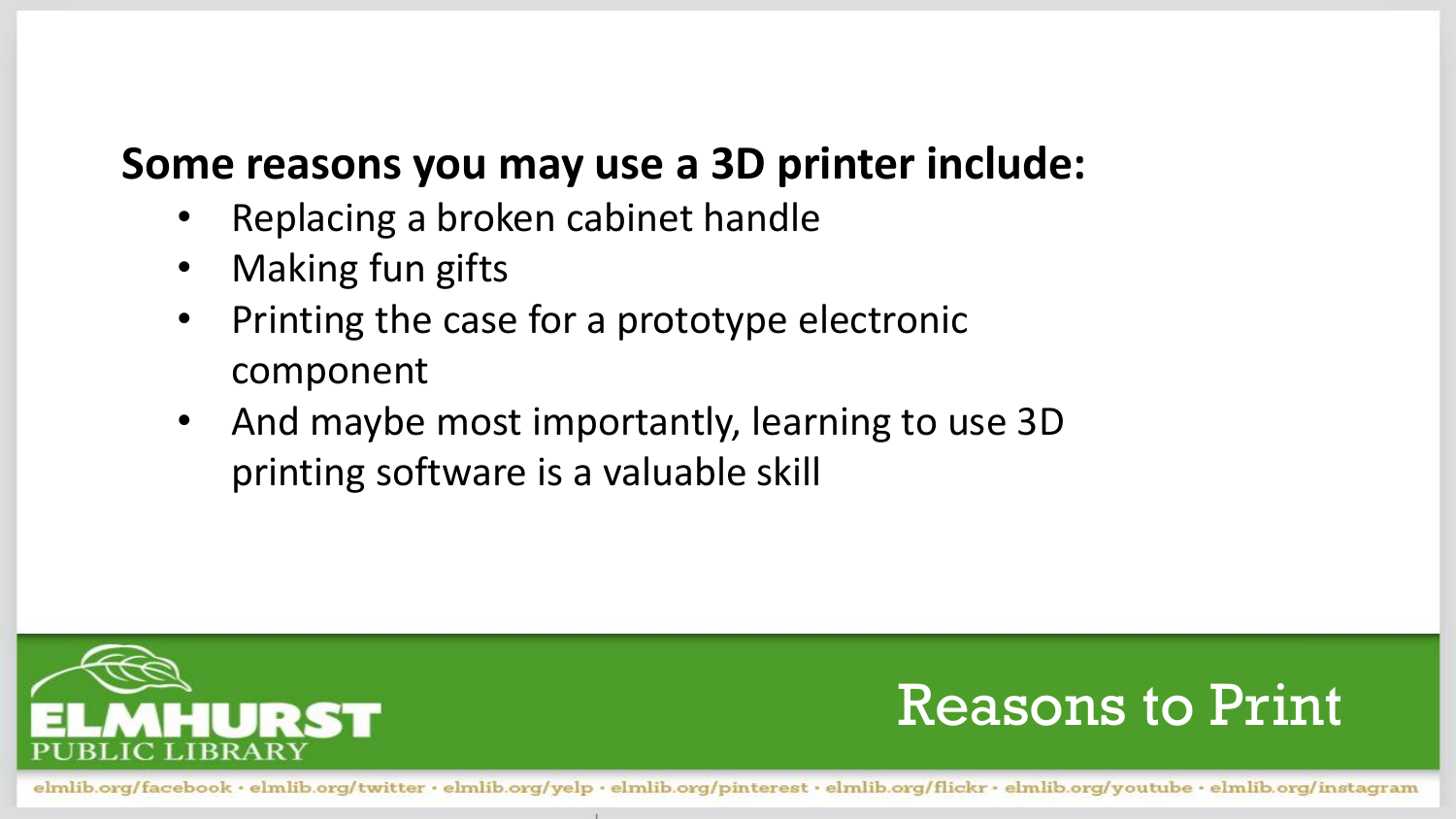## Print or Create?

![](_page_6_Picture_1.jpeg)

![](_page_6_Picture_2.jpeg)

elmlib.org/facebook · elmlib.org/twitter · elmlib.org/yelp · elmlib.org/pinterest · elmlib.org/flickr · elmlib.org/youtube · elmlib.org/instagram

**CONTRACTOR**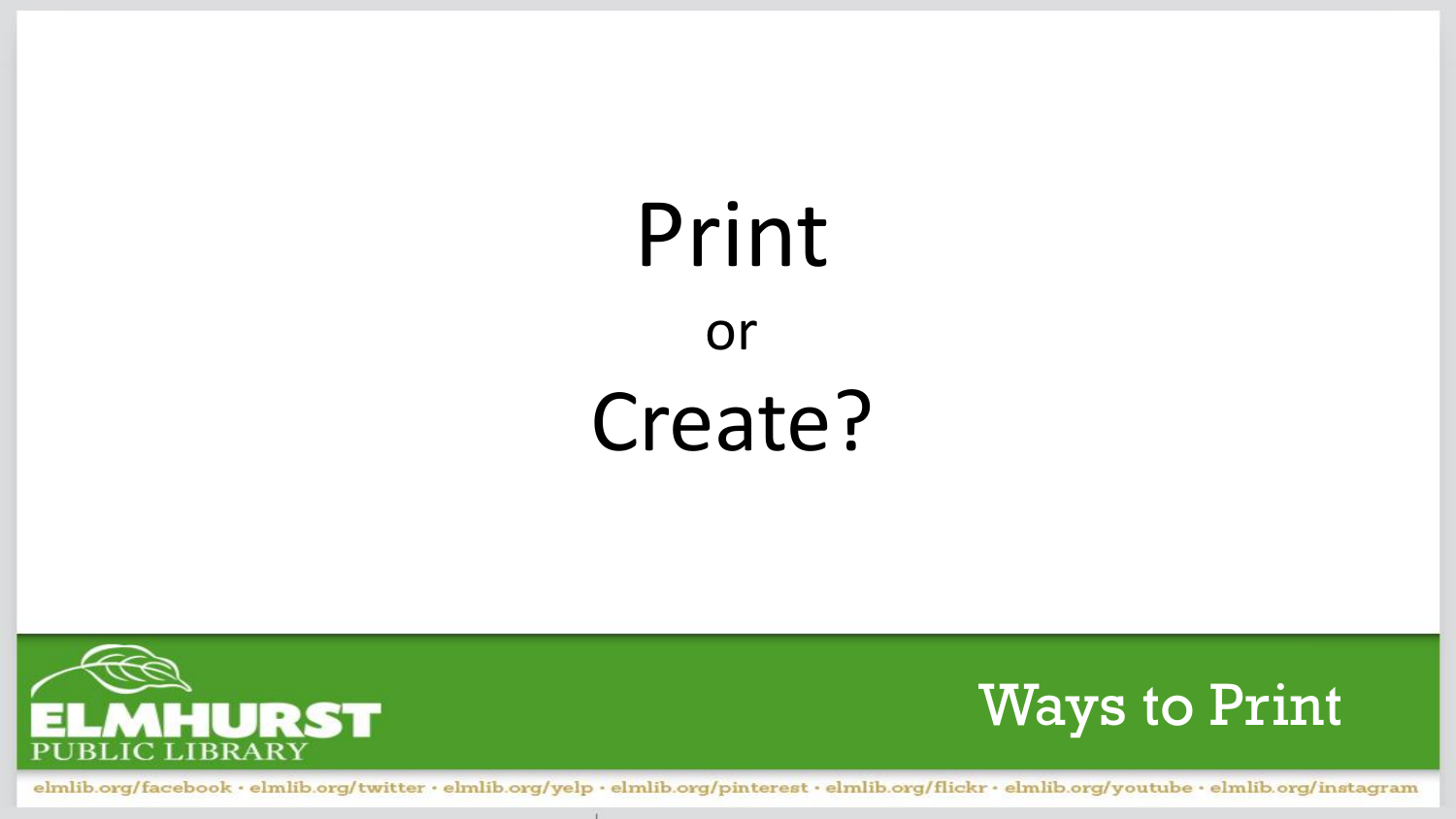#### So today we'll only cover the basics of using predesigned files. There are many ways to create your own designs using free creation tools.

![](_page_7_Picture_1.jpeg)

![](_page_7_Picture_2.jpeg)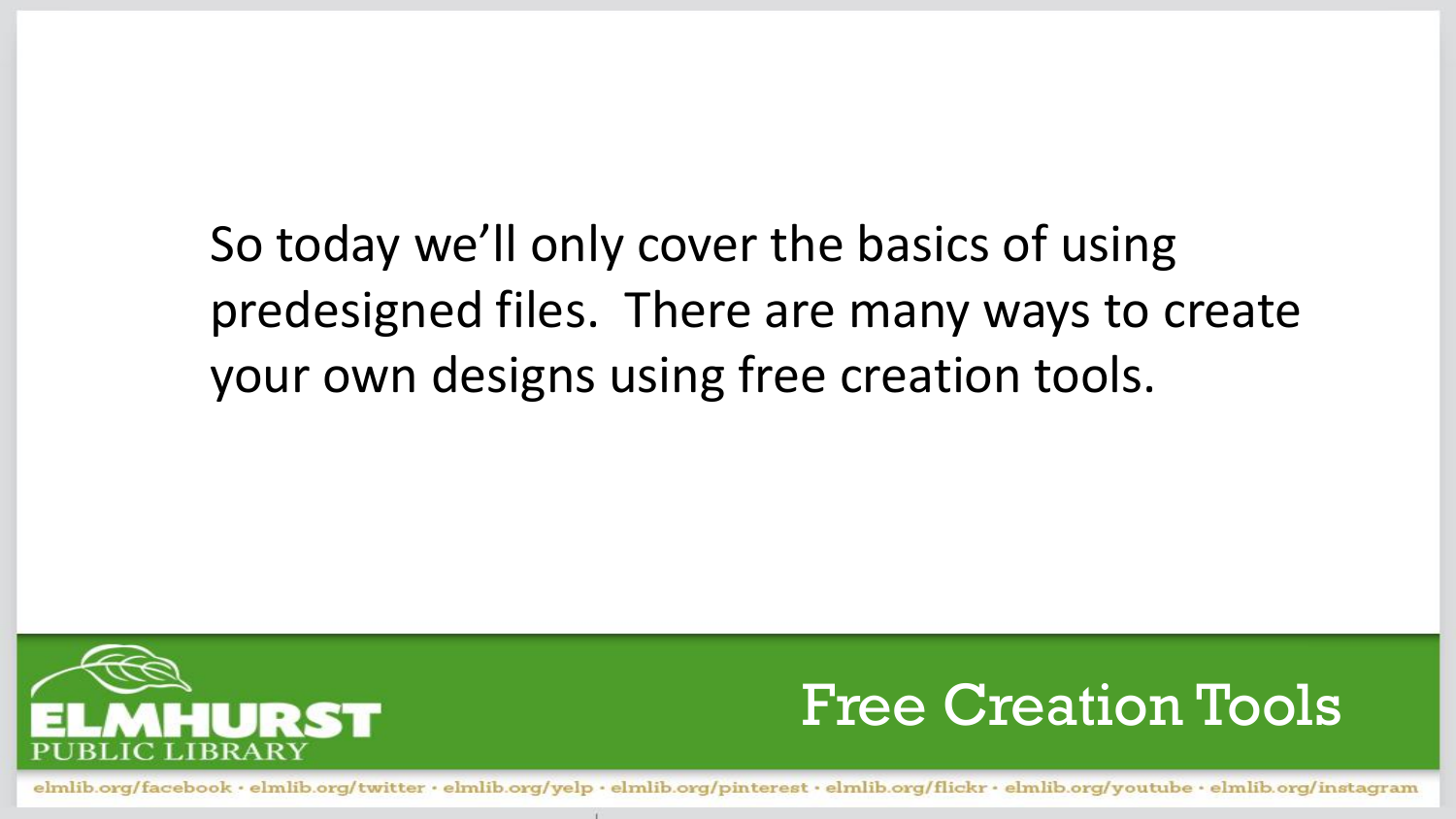### **Tinkercad**

- Web-based 3D modeling software
- Includes lesson modules that lead you through 3D design basics
- Great beginner design platform

![](_page_8_Picture_4.jpeg)

![](_page_8_Picture_5.jpeg)

#### Free Creation Tools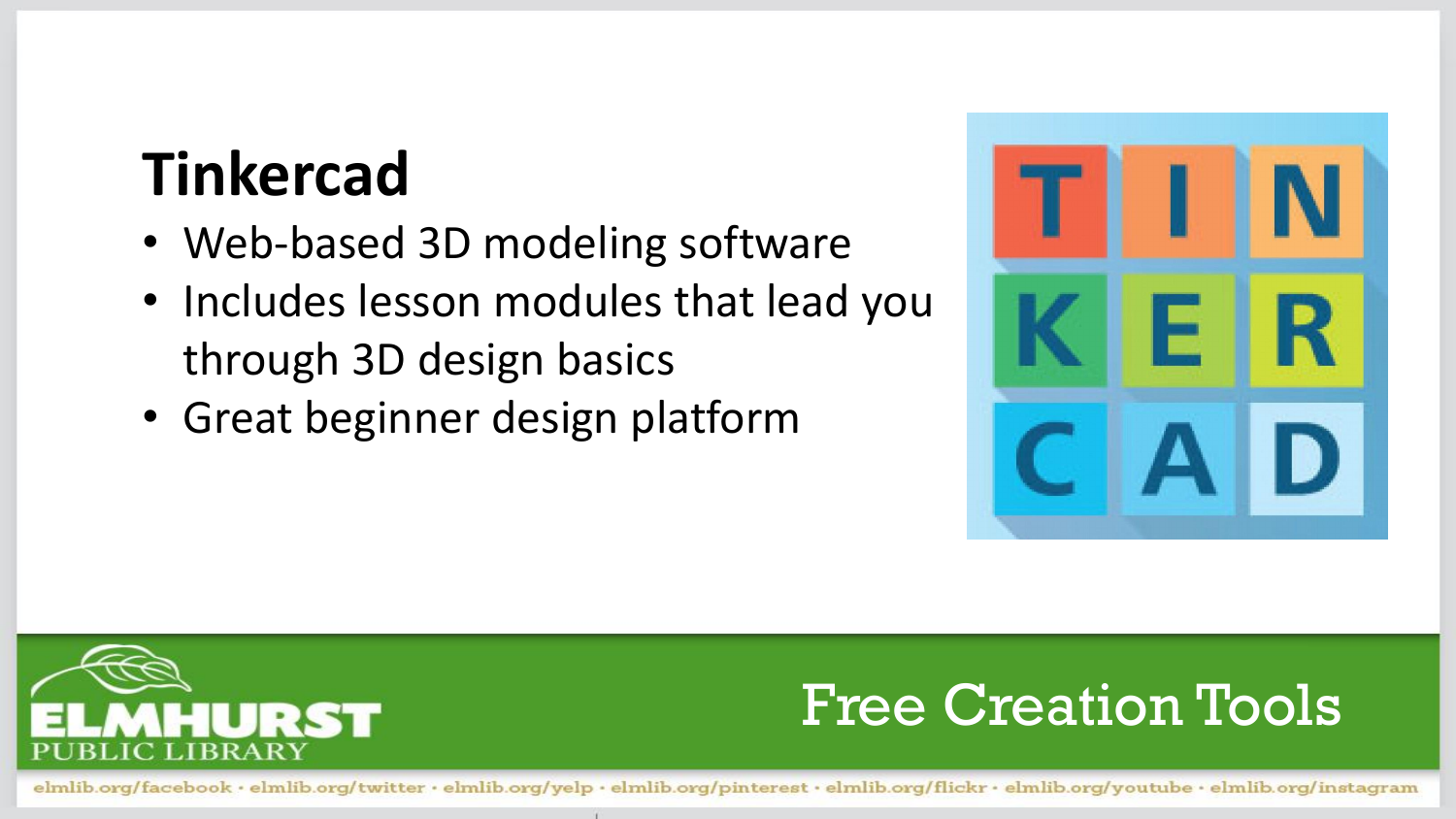### **123D Catch app**

- Take photos and create 3D scans of virtually any existing object with this app
- Use with a mobile device

![](_page_9_Picture_3.jpeg)

![](_page_9_Picture_4.jpeg)

#### Free Creation Tools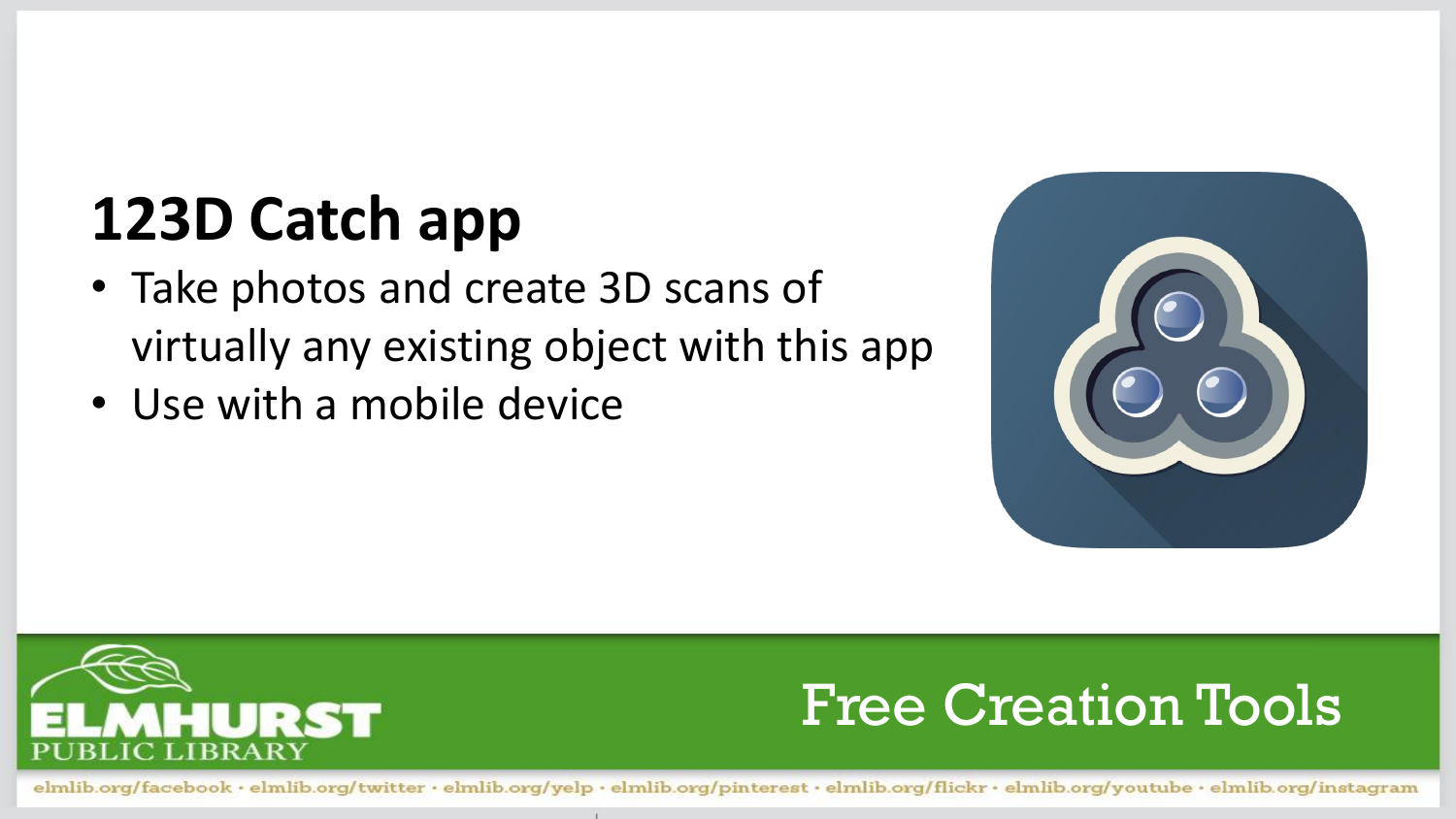![](_page_10_Picture_0.jpeg)

#### **AUTODESK** 123D' DESIGN

### **123D Design**

- Powerful yet simple 3D creation and editing tool which supports many new 3D printers
- Part of the vast Autodesk suite of 3D tools
- Great stepping stone for more advanced 3D design software, like Maya
- Other free Autodesk software

![](_page_10_Picture_7.jpeg)

![](_page_10_Picture_8.jpeg)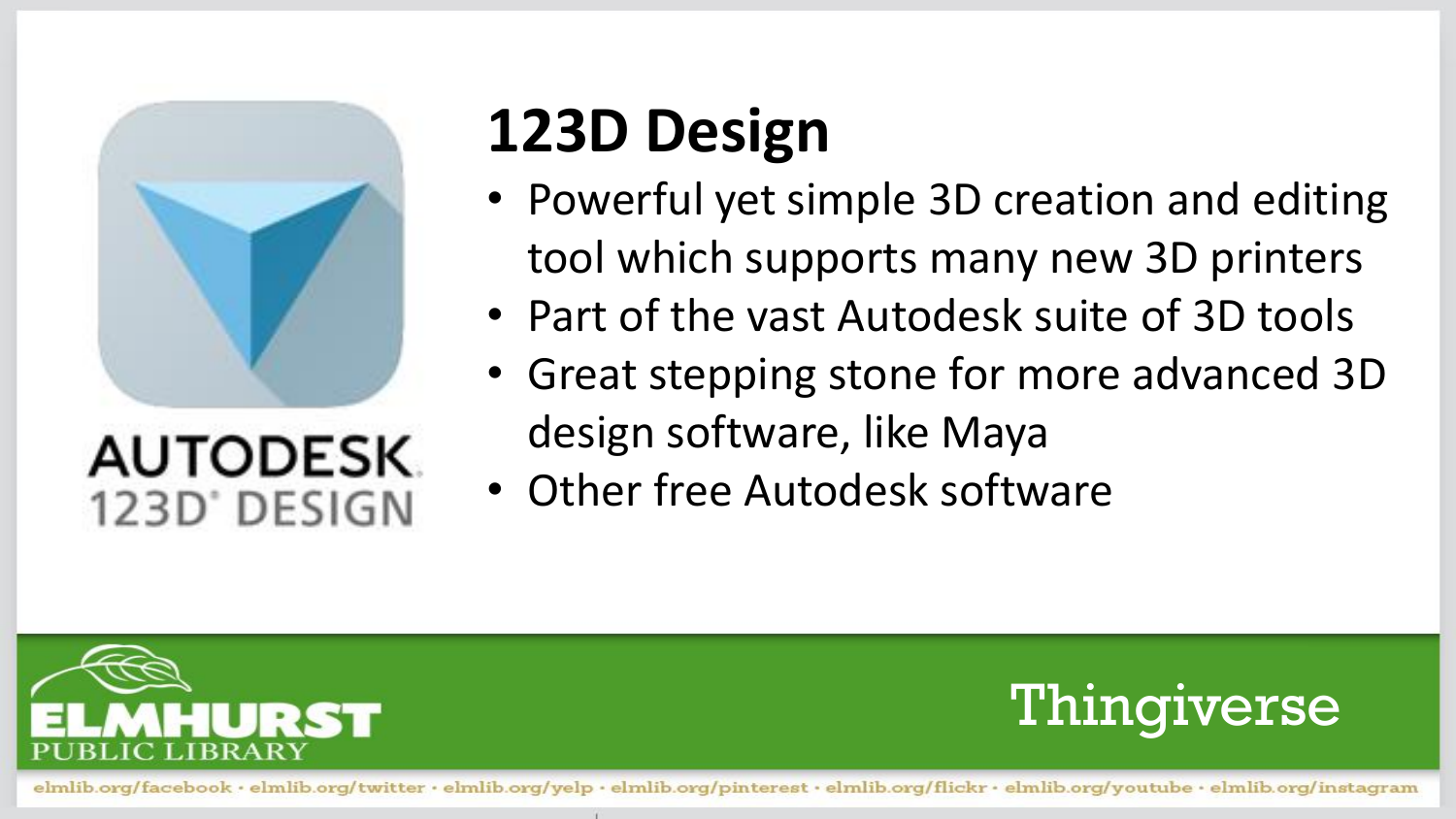### **Sculptris**

- Beginner digital sculpting tool
- Great stepping stone for more advanced digital sculpting software, like ZBrush

![](_page_11_Picture_3.jpeg)

![](_page_11_Picture_4.jpeg)

#### Free Creation Tools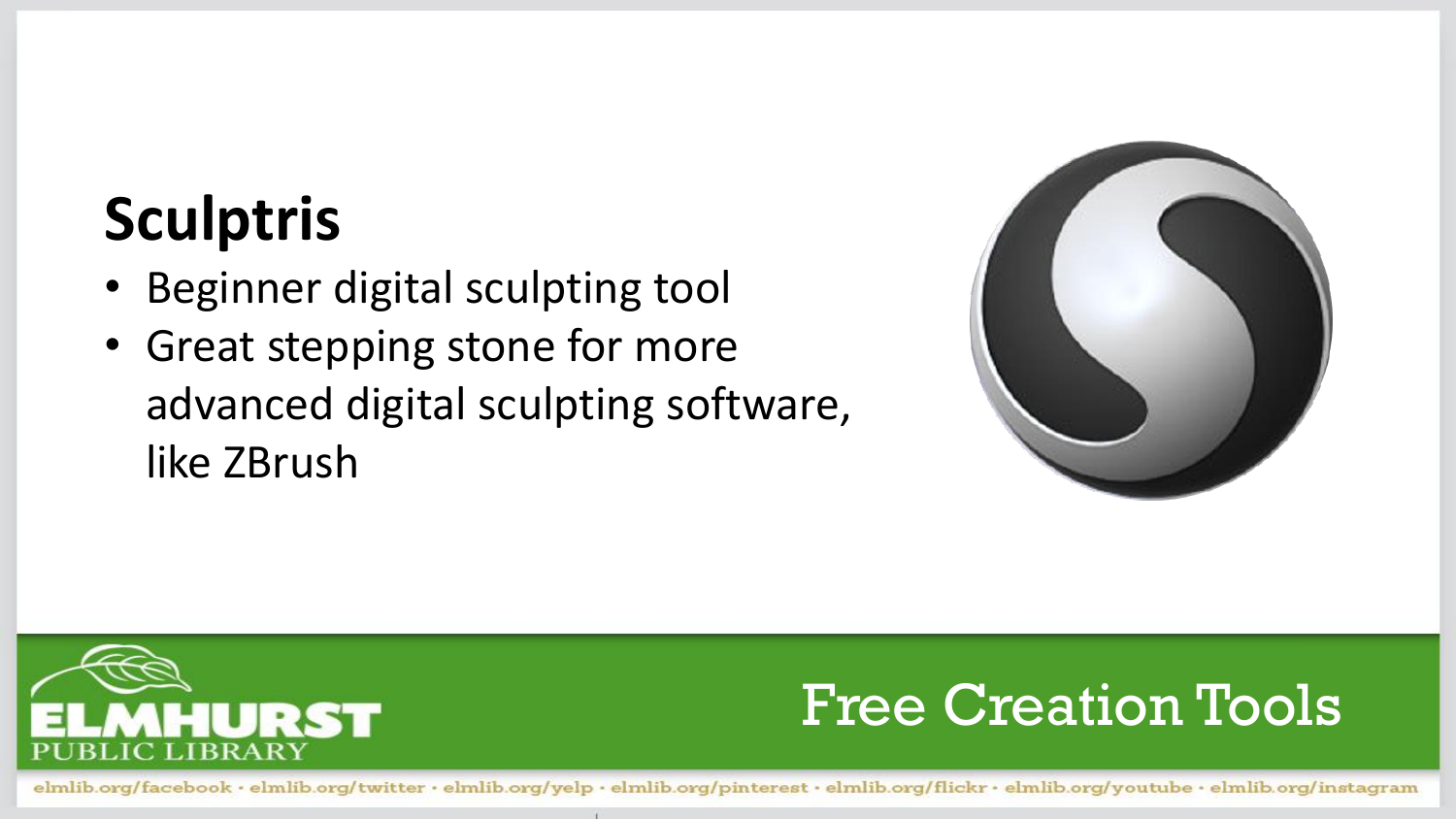![](_page_12_Picture_0.jpeg)

### **Blender**

- 3D animation suite
- Supports the entirety of the 3D pipeline modeling, rigging, animation, simulation, rendering, compositing and motion tracking, even video editing and game creation

![](_page_12_Picture_4.jpeg)

#### Free Creation Tools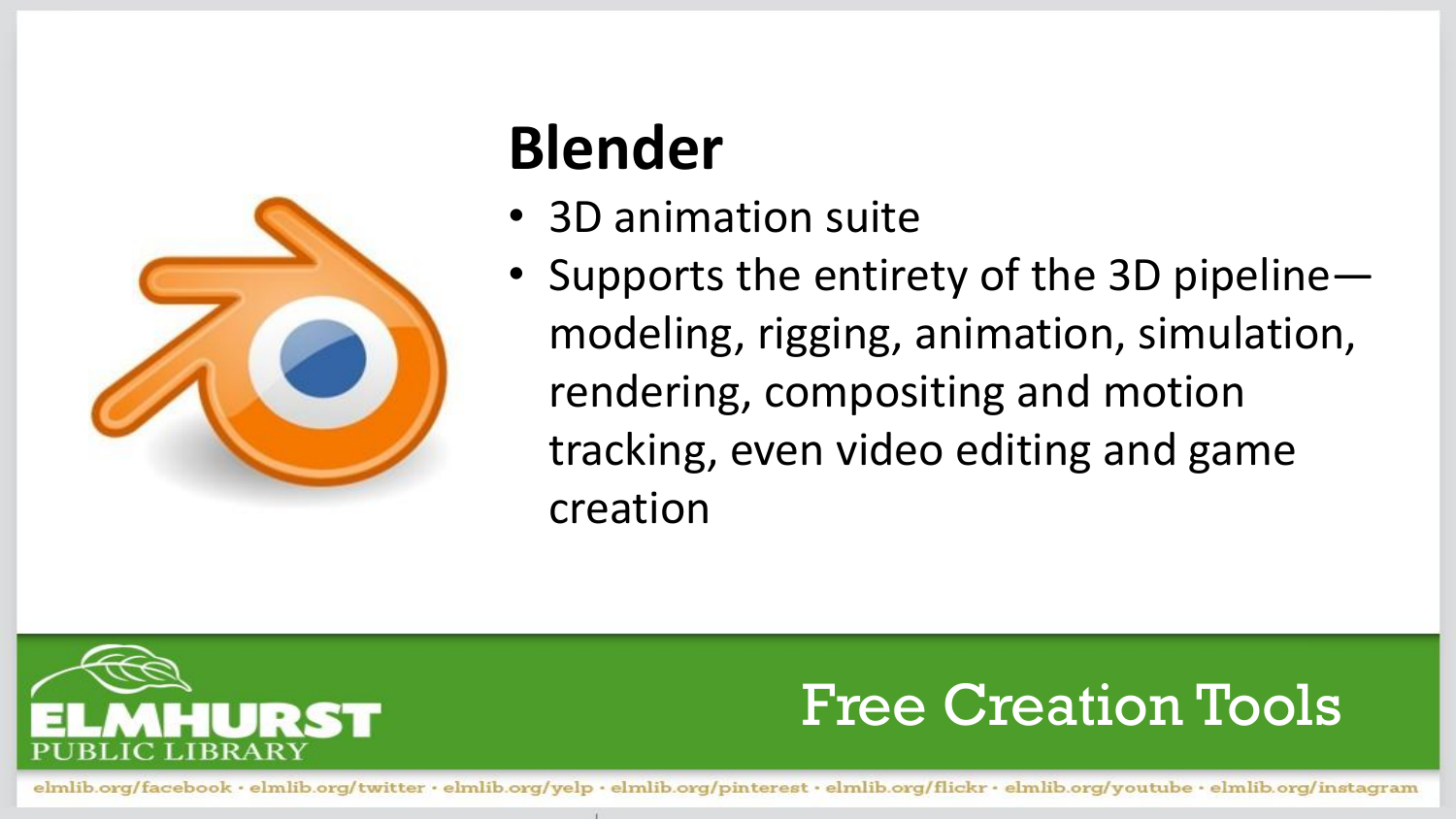### **MakerBot Desktop**

3D printing solution for discovering, managing, and sharing your 3D prints

![](_page_13_Picture_2.jpeg)

![](_page_13_Picture_3.jpeg)

#### Free Creation Tools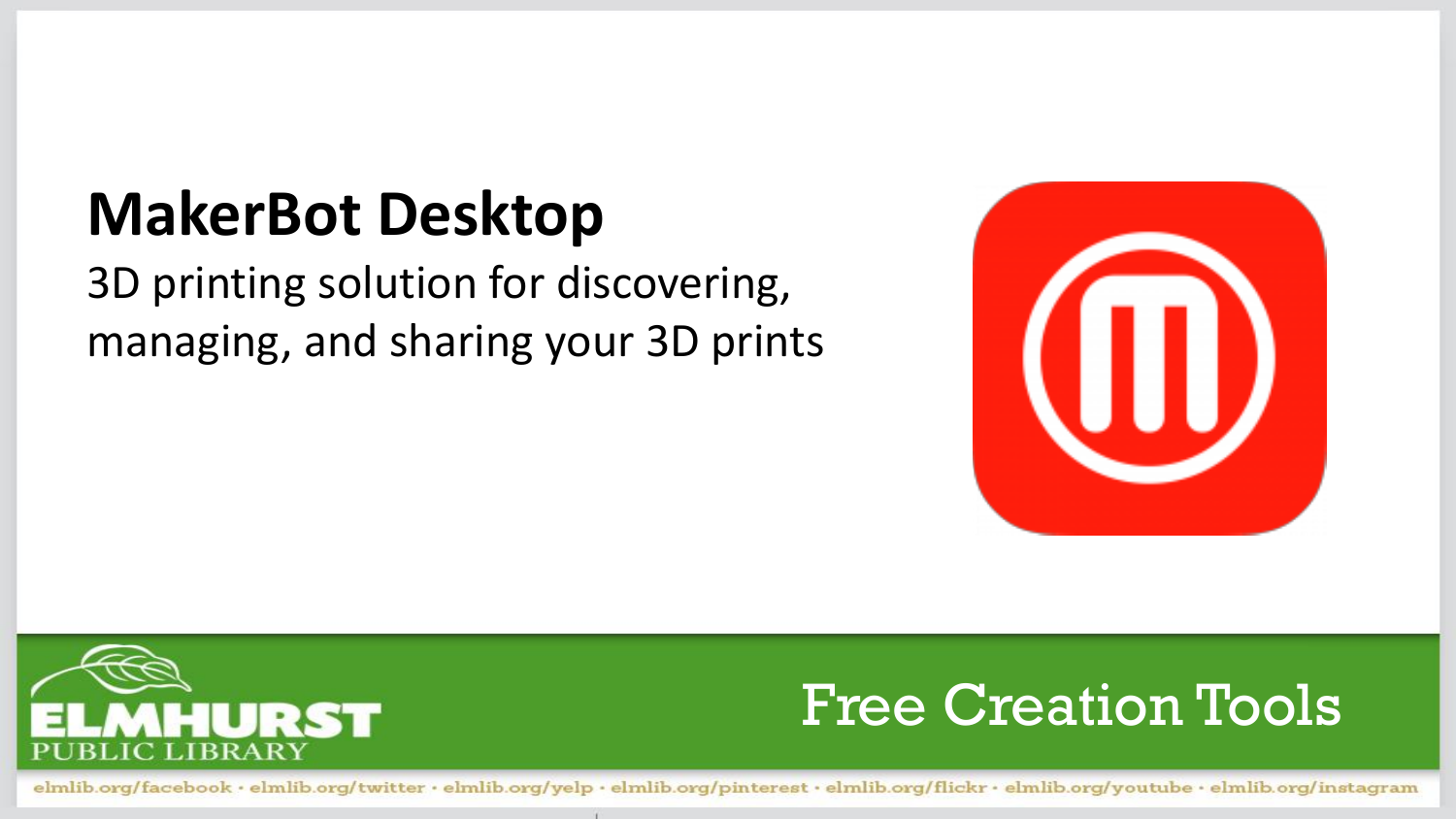- 3D printing takes time!
- Size of prints is limited to the size of the MakerBot's work area
- Overly complicated designs may print incorrectly or with minor to major errors in the layers
- At this point you can only 3D print in one color at a time per print

![](_page_14_Picture_4.jpeg)

#### 3D Printing Limitations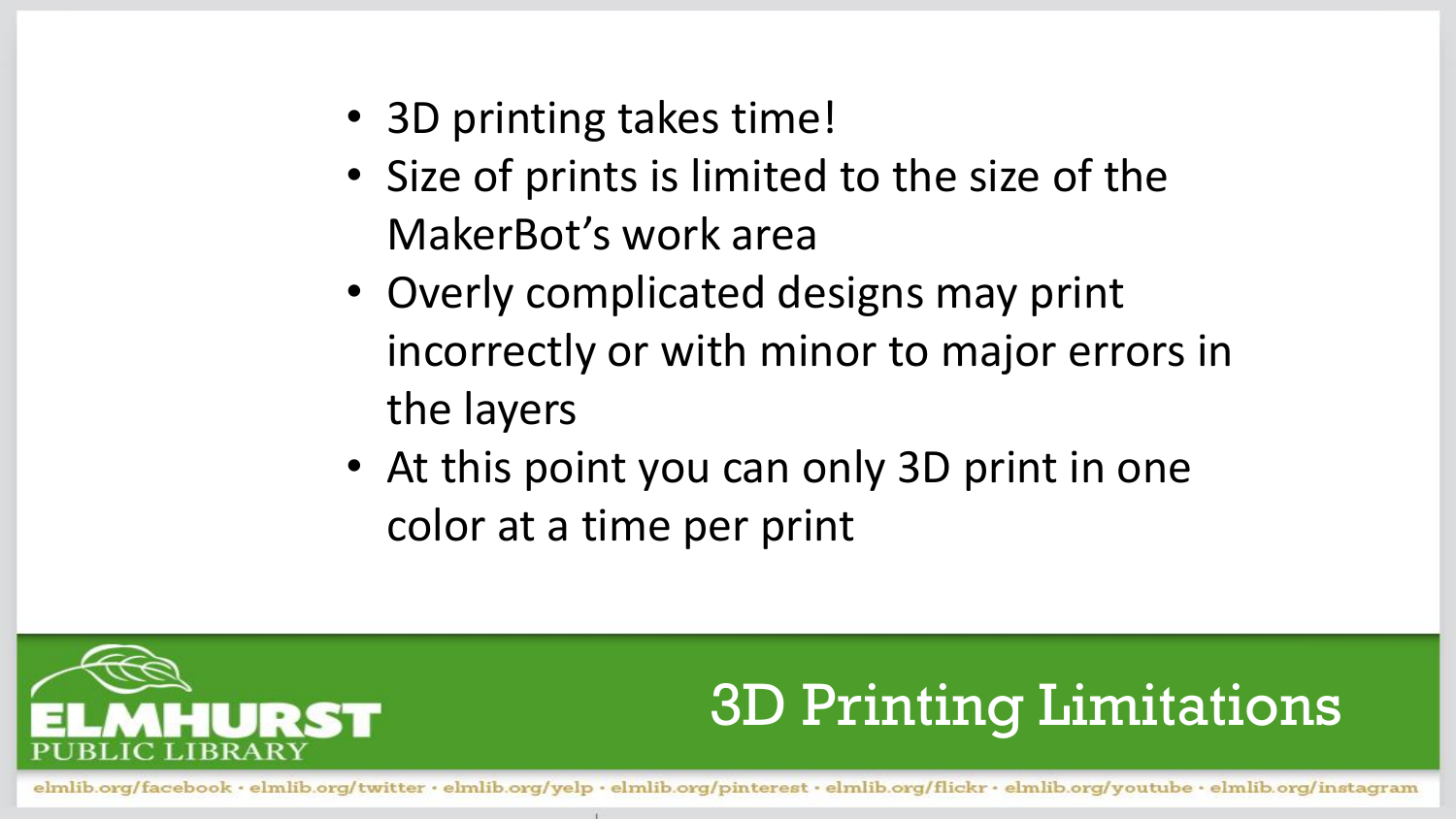![](_page_15_Picture_0.jpeg)

![](_page_15_Picture_1.jpeg)

![](_page_15_Picture_2.jpeg)

elmlib.org/facebook · elmlib.org/twitter · elmlib.org/yelp · elmlib.org/pinterest · elmlib.org/flickr · elmlib.org/youtube · elmlib.org/instagram

**CONTRACTOR**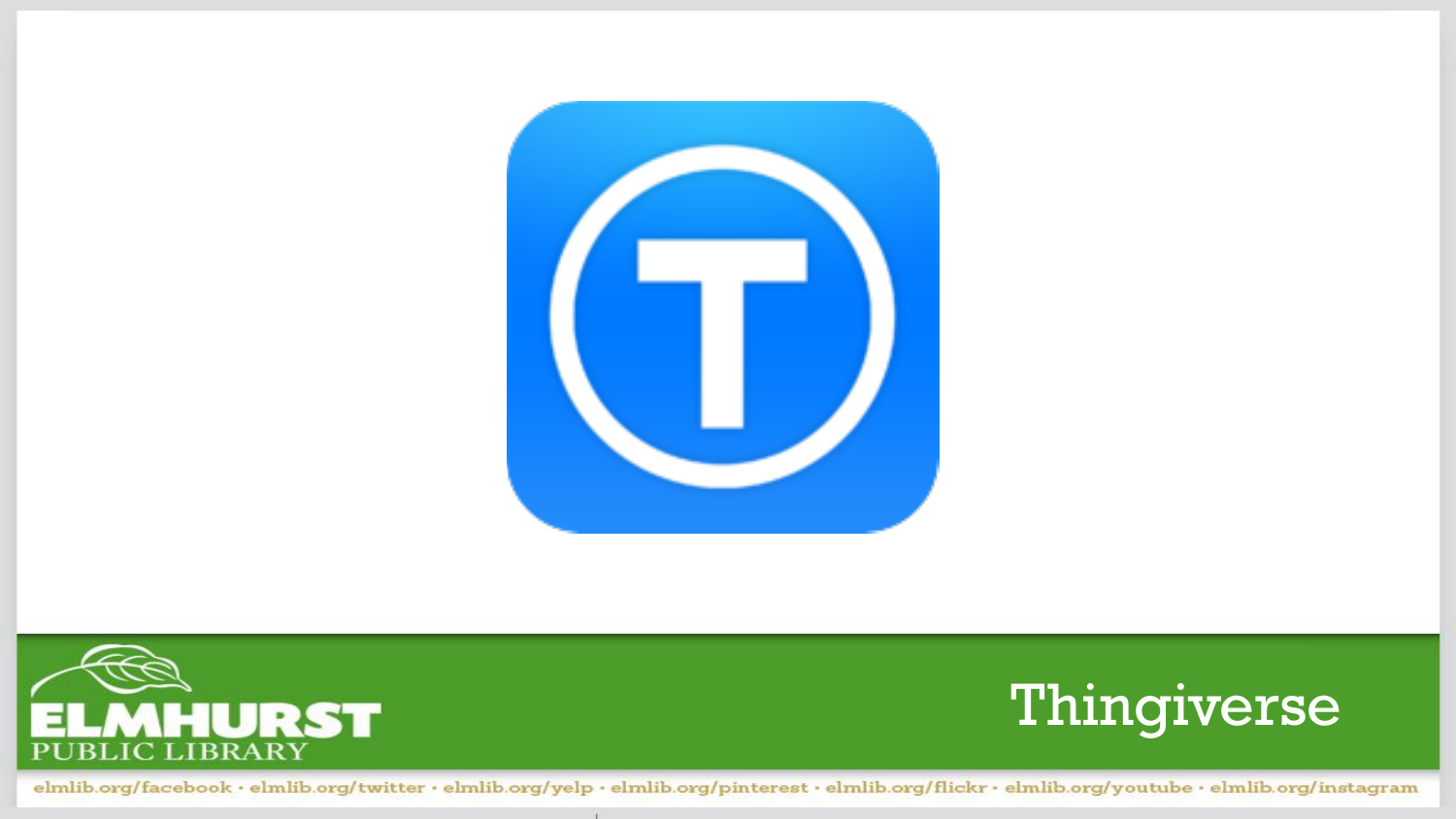#### **Downloading and Printing:**

- 1. Pulling a model down from Thingiverse
- 2. Importing into the MakerBot software
- 3. Preparing the item to print by rotating, moving, and resizing the object
- 4. Exporting and previewing the print for any complications
- 5. Printing from a usb

![](_page_16_Picture_6.jpeg)

### Downloading and Printing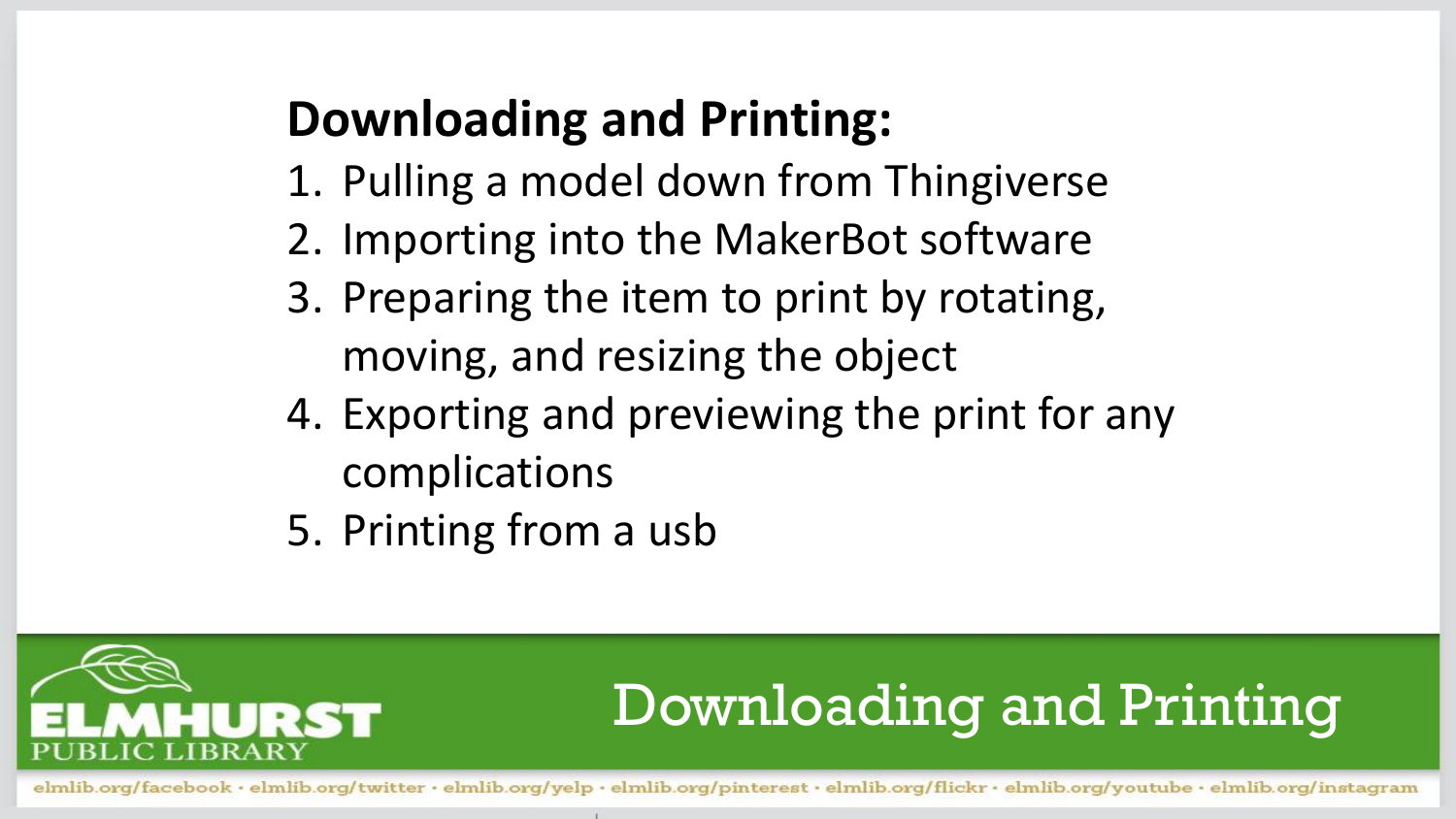#### **The more quality + strength + size = longer prints**

![](_page_17_Picture_1.jpeg)

![](_page_17_Picture_2.jpeg)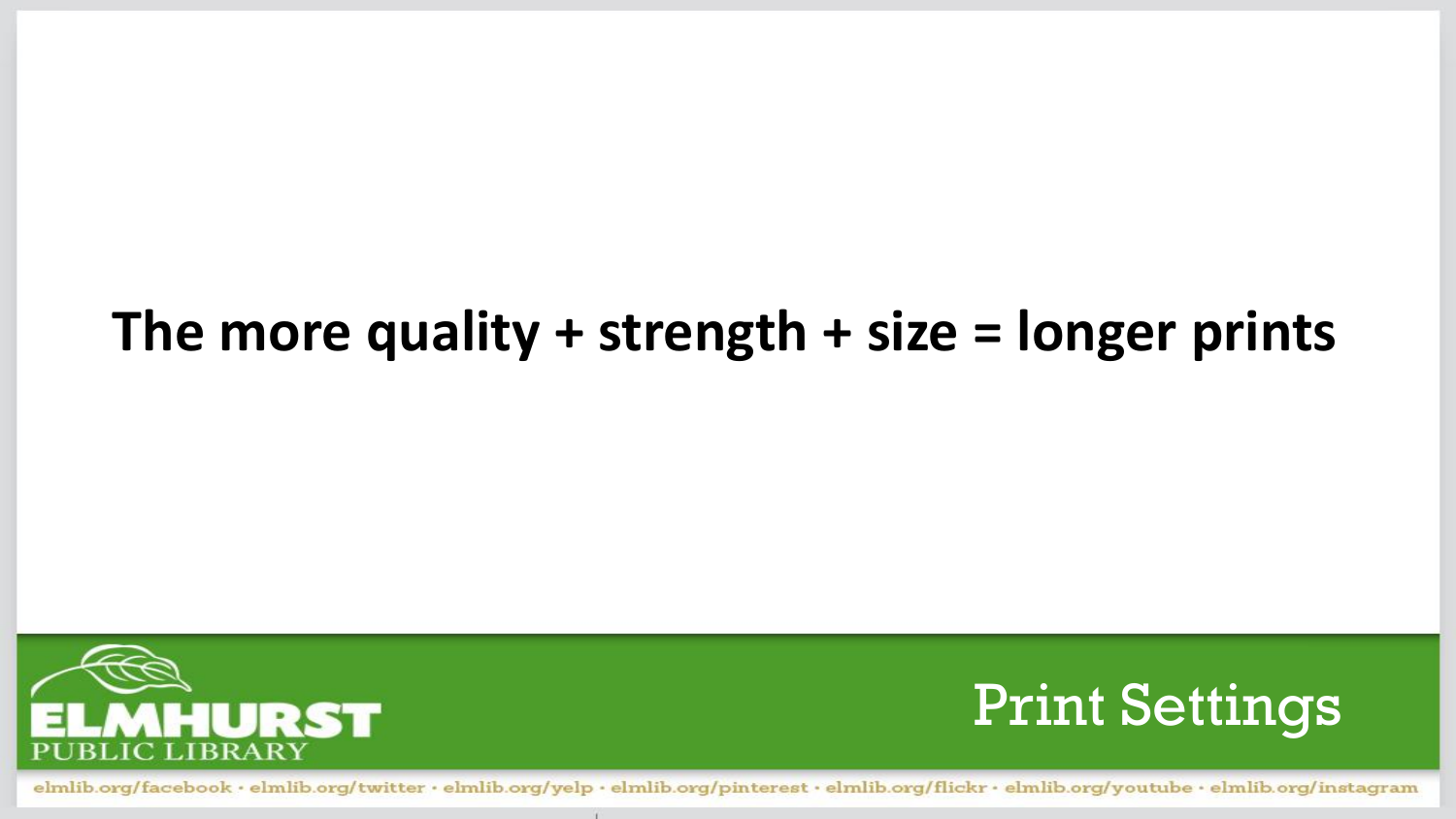#### **Intermediate 3D Printing Software: 123D Design**  Monday, 7:00pm July 20<sup>th</sup>

#### **Intermediate 3D Printing Software: Sculptris**

Thursday, 7:00pm August 20<sup>th</sup>

![](_page_18_Picture_3.jpeg)

![](_page_18_Picture_4.jpeg)